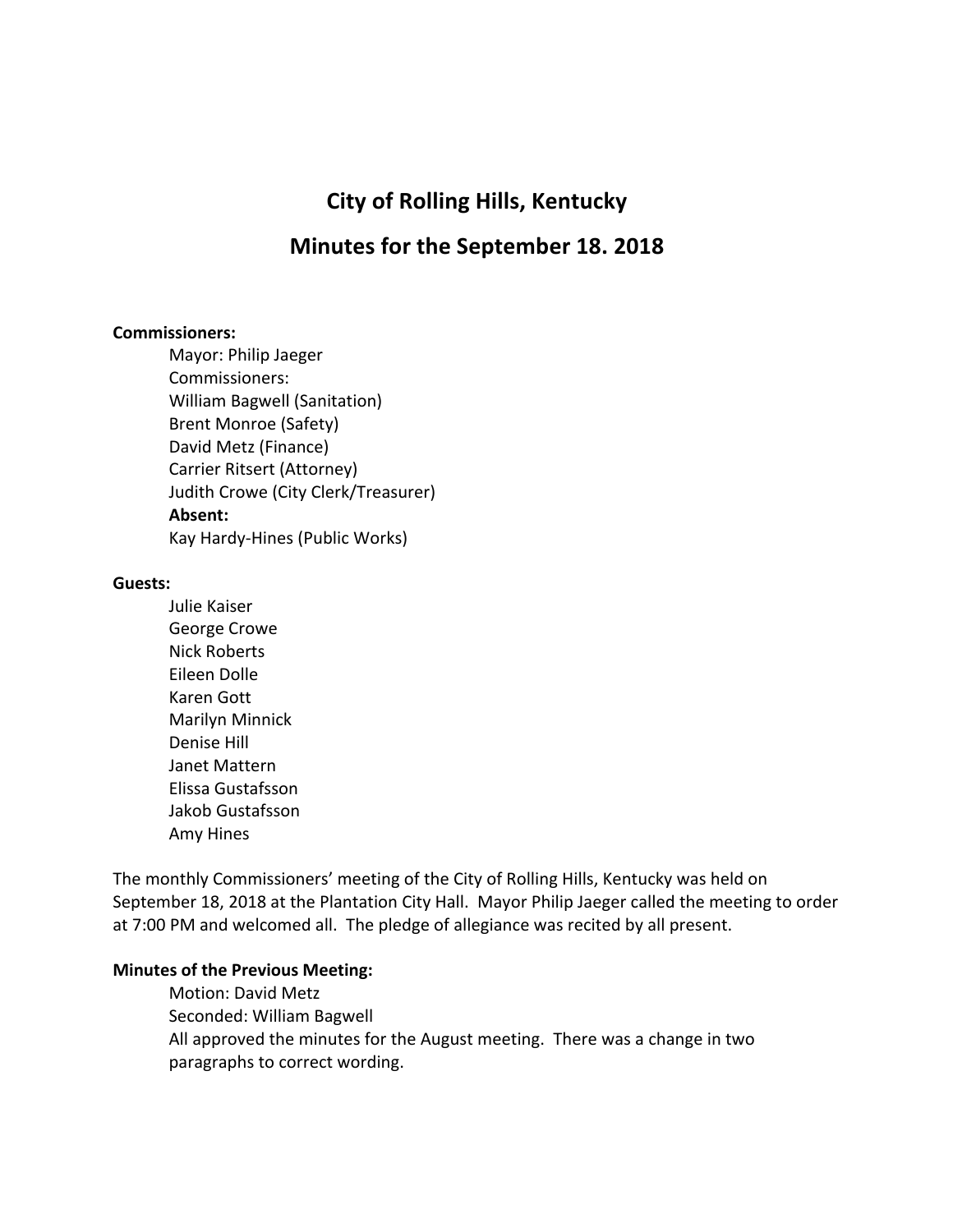#### **Treasurers Report:**

Motion: Brent Monroe Seconded: William Bagwell David Metz gave the report. Passed out copies of the bank balances and the checkbook was made available for the attendees to review. David stated that 2 CD's from L & N were coming due and suggested that they be cashed and the money but into the money market at  $L & N$ . All agreed to have this done.

Motion carried to accept the Treasurer's report.

### **Municipal Orders:**

Motion: William Bagwell Seconded: Brent Monroe Motion carried to accept Municipal orders. David explained that starting in October the Municipal orders will be for the current bills and that the checks will be signed at the meeting for those bills. This should not cause any problems with our vendors as they all have payment with in 30 days of the bill.

#### **Public Forum:**

Eileen asked about the ordinance that was received in the mail. Asking if the taxes would go up. Mayor Jaeger stated that the taxes would not go up and the ordinance is due to the city purchasing the land behind the houses on Tiverton Way, 10.9 acres. The access road is at the end of Langdon and goes down the hill to the property. The road has washed away due to heavy rains and the city needs to contact MSD about the problem of the drainage. It was asked about police patrol of the property, as of current there will not be any patrol down on the property.

Denise stated that her car was broken into over the last week-end. She stated that there been several car break-ins and was wondering what we could do for patrols. Brent Monroe stated that even if nothing was taken, you should call in and report the break-in. He will talk with Meadow Vale and see if there could be some patrolling in the morning hours from 2 to 6 when it seems that is when it is occurring.

### **Attorney:**

Carrie reminded that the city needs to get the ordinances together to be codified. She stated that the city needs to review the nuisances, parking and any other ordinances to check for any criminal changes, fines, etc. Carrie will send out the ordinances that she has collected from other cities to review them and adopt them with changes for us.

Carrie gave the mayor a copy of the layout of the shopping center, showing the ground boundaries. The city needs to address the problems with the shopping center and who should do the clean-up around the center.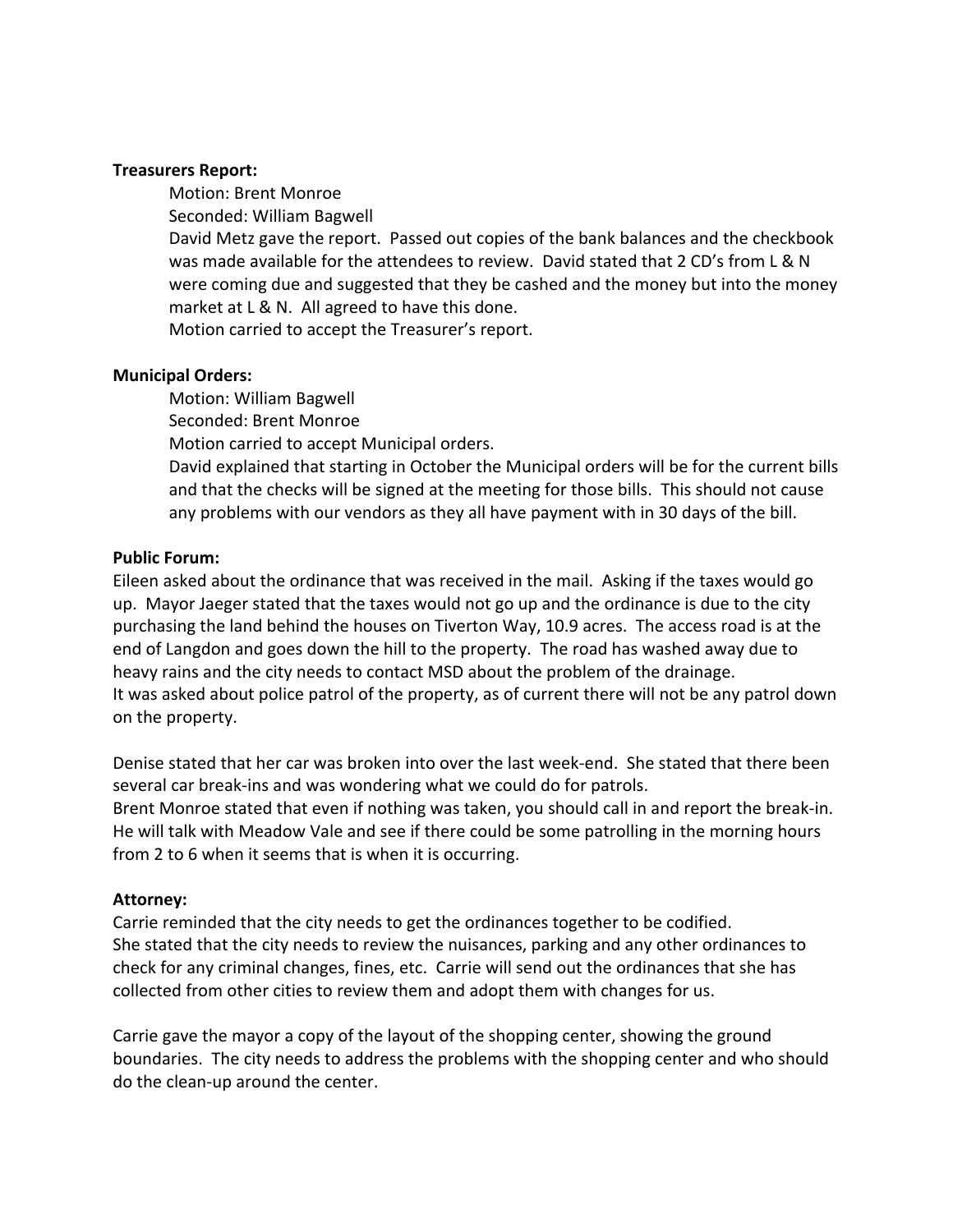The snow contract is a separate contract. A letter should be sent to the current contractor and advise them to rebid for the new year. Carrie stated that Kay needs to send AL's a 60 day notice to cancel the current contract.

## **Safety:**

George Stewart gave his report. He talked with Bollinger about the shopping center and he really didn't get any concrete information.

The lost at Langdon and Westport is owned by the state and the city maintains it. He advises the city to go to surplus and ask the state if they will give it back to the city.

George stated that he has sent letters to the owner of the properties at 9211 Walhampton Court and 9415 Habersham to see what they are going to do about the property. They evicted the people on Habersham as they were not cutting the grass. They have somewhat cleaned up the lot. The house on Habersham is a total mess. They stated that they cannot find anyone to do the work.

The pine tree on Habersham does not belong to the apartment owner and I will contact the owner of the house to see about having it trimmed back.

The fence line beside the apartment building at Aylesbury and Langdon needs to be cleaned up. It is over grown.

Brent Monroe gave his report and passed out the correspondence to explain what is happening in the city. Brent stated we had two NO PARKING/NO STOPPING signs repaired at the intersection of Aylesbury/Langdon Drives. He advised residents that if they spot any thing unusual to email him and he will follow up.

## **Sanitation:**

William Bagwell gave his report, see attached copy that is with the minutes. He gave a reminder if you have large items, please call him and he will call Rumpke to advise them of the extra items.

## **Public Works:**

Kay Hardy-Hines was absent and Phil gave her report.

She rode the city and reported lights out to LG & E on September 4 and they were on September 7.

A resident at 9405 Walhampton stated that the speed bump sign at her drive is causing her problems getting in and out of her drive. The cost for Lewellyn to move the sign is \$100.00. Do we want to proceed with them moving the sign?

The Christmas decorations will be put up the weekend after Thanksgiving by Steve McCabe. I will check the lights to see if any need replacing.

Got a call from Smitty Browning if we want to renew their contract.